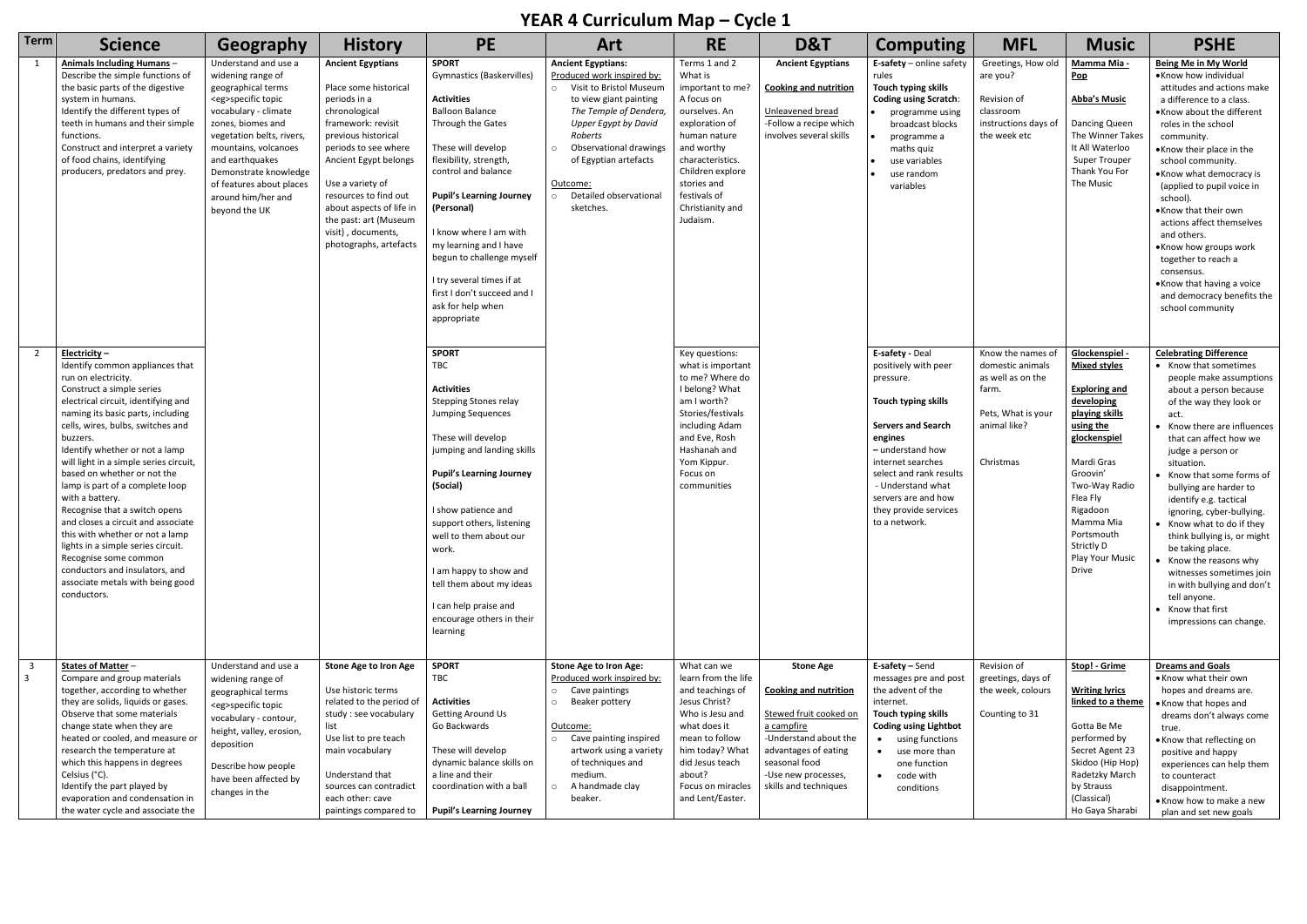| rate of evaporation with<br>temperature.                                                                                                                                                                                                                                                                                                                                                                                                                                                       | environment<br>Explain about key natural<br>resources <eg>water in<br/>the locality</eg>                                                                                                                                        | artefacts found in<br>museums<br>Communicate his/her<br>learning in an<br>organised and<br>structured way, using<br>appropriate<br>terminology | (Cognitive)<br>I can use awareness of<br>space/others to make<br>good decisions<br>I can explain what I am<br>doing well and I have<br>begun to identify areas for<br>improvement                                                                                                                                                                                                                                                                                                 |                                                                                                                                                                                                                                                                                                                                                                   |                                                                                                                                                                                                                                                                                                                    |                          |                                                                                                                                                                                                                              |                                                                                                                                       | by Panjabi MC<br>(Bhangra and Hip<br>Hop)<br>Libertango by<br>Astor Piazzolla<br>(Tango)<br>Mas Que Nada<br>performed by<br>Sergio Mendes                               | even if they have been<br>disappointed.<br>. Know how to work out the<br>steps they need to take to<br>achieve a goal.<br>• Know how to work as part<br>of a successful group.<br>• Know how to share in the<br>success of a group.                                                                                                                                                                                                                                                                                                                                                                                                                                                                       |
|------------------------------------------------------------------------------------------------------------------------------------------------------------------------------------------------------------------------------------------------------------------------------------------------------------------------------------------------------------------------------------------------------------------------------------------------------------------------------------------------|---------------------------------------------------------------------------------------------------------------------------------------------------------------------------------------------------------------------------------|------------------------------------------------------------------------------------------------------------------------------------------------|-----------------------------------------------------------------------------------------------------------------------------------------------------------------------------------------------------------------------------------------------------------------------------------------------------------------------------------------------------------------------------------------------------------------------------------------------------------------------------------|-------------------------------------------------------------------------------------------------------------------------------------------------------------------------------------------------------------------------------------------------------------------------------------------------------------------------------------------------------------------|--------------------------------------------------------------------------------------------------------------------------------------------------------------------------------------------------------------------------------------------------------------------------------------------------------------------|--------------------------|------------------------------------------------------------------------------------------------------------------------------------------------------------------------------------------------------------------------------|---------------------------------------------------------------------------------------------------------------------------------------|-------------------------------------------------------------------------------------------------------------------------------------------------------------------------|-----------------------------------------------------------------------------------------------------------------------------------------------------------------------------------------------------------------------------------------------------------------------------------------------------------------------------------------------------------------------------------------------------------------------------------------------------------------------------------------------------------------------------------------------------------------------------------------------------------------------------------------------------------------------------------------------------------|
|                                                                                                                                                                                                                                                                                                                                                                                                                                                                                                |                                                                                                                                                                                                                                 |                                                                                                                                                |                                                                                                                                                                                                                                                                                                                                                                                                                                                                                   |                                                                                                                                                                                                                                                                                                                                                                   |                                                                                                                                                                                                                                                                                                                    |                          |                                                                                                                                                                                                                              |                                                                                                                                       |                                                                                                                                                                         |                                                                                                                                                                                                                                                                                                                                                                                                                                                                                                                                                                                                                                                                                                           |
| <b>Living Things &amp; Their Habitats</b><br>Recognise that living things can<br>be grouped in a variety of ways.<br>Explore and use classification keys<br>to help group, identify and name<br>a variety of living things in their<br>local and wider environment.<br>Recognise that environments can<br>change and that this can<br>sometimes pose dangers and<br>have an impact on living things.                                                                                           |                                                                                                                                                                                                                                 |                                                                                                                                                | <b>SPORT</b><br>TBC<br><b>Activities</b><br>Rollerball<br>Creative Squash<br>Beat the Buzzer<br>These will develop<br>sending and receiving<br>skills as well as their<br>counterbalance skills with<br>a partner<br><b>Pupil's Learning Journey</b><br>(Creative)<br>I can make up my own<br>rules and versions of<br>activities.<br>I can begin to compare my<br>movements and skills with<br>those of others.<br>I can select and link<br>movements together to fit<br>a theme |                                                                                                                                                                                                                                                                                                                                                                   | Stories/parables:<br>The Good<br>Samaritan, The<br>Lost Son, The<br>Widow's coins,<br>The Marvellous<br>Picnic<br>Key concepts:<br>love, greed,<br>giving, prayer                                                                                                                                                  |                          | E-safety - Understand<br>risk and prevent online<br>information loss.<br>Touch typing skills                                                                                                                                 | Learn the names of<br>family members<br>Use adjectives to<br>describe family<br>members<br>Revise names of<br>animals, family<br>pets | <b>Easter</b><br><b>Production</b><br>COVID<br>replacement-<br>Tibre 2 Exploring<br>Percussion<br><b>Body Percussion</b><br>Beatboxing                                  | <b>Healthy Me</b><br>• Know how different<br>friendship groups are<br>formed and how they fit<br>into them.<br>. Know which friends they<br>value most.<br>• Know that there are leaders<br>and followers in groups.<br>• Know that they can take on<br>different roles according to<br>the situation.<br>• Know the facts about<br>smoking and its effects on<br>health.<br>• Know some of the reasons<br>some people start to<br>smoke.<br>• Know the facts about<br>alcohol and its effects on<br>health, particularly the<br>liver.<br>• Know some of the reasons<br>some people drink alcohol.<br>• Know ways to resist when<br>people are putting pressure<br>on them.<br>• Know what they think is |
|                                                                                                                                                                                                                                                                                                                                                                                                                                                                                                |                                                                                                                                                                                                                                 |                                                                                                                                                |                                                                                                                                                                                                                                                                                                                                                                                                                                                                                   |                                                                                                                                                                                                                                                                                                                                                                   |                                                                                                                                                                                                                                                                                                                    |                          |                                                                                                                                                                                                                              |                                                                                                                                       |                                                                                                                                                                         | right and wrong.                                                                                                                                                                                                                                                                                                                                                                                                                                                                                                                                                                                                                                                                                          |
| Sound -<br>Identify how sounds are made,<br>associating some of them with<br>something vibrating.<br>Recognise that vibrations from<br>sounds travel through a medium<br>to the ear.<br>Find patterns between the pitch<br>of a sound and features of the<br>object that produced it.<br>Find patterns between the<br>volume of a sound and the<br>strength of the vibrations that<br>produced it.<br>Recognise that sounds get fainter<br>as the distance from the sound<br>source increases. | Identify where countries<br>are within Europe;<br>including Russia<br>Know how the locality is<br>set within a wider<br>geographical context<br>Measure straight line<br>distances using the<br>appropriate scale (CC<br>Maths) | <b>Geography focus</b>                                                                                                                         | <b>SPORT</b><br>TBC<br><b>Activities</b><br><b>Front Curling</b><br>Keep Possession<br>These will develop their<br>reaction and response<br>skills and their static<br>balance<br><b>Pupil's Learning Journey</b><br>(Applying Physical)<br>I can select and apply a<br>range of skills with good<br>control and consistency<br>I can perform a range of<br>skills with some control<br>and consistency.                                                                          | <b>Famous Building:</b><br>Produced work inspired by:<br>St Christopher Wren<br>$\circ$<br>Visit to Bristol<br>$\circ$<br>Cathedral / Wells<br>Cathedral<br>Study of symmetry and<br>$\circ$<br>patterns of Taj Mahal.<br>Outcome:<br>Detailed observational<br>$\circ$<br>sketches of cathedral<br>features.<br>Personalised<br>$\Omega$<br>symmetrical designs. | How do people<br>express their<br>beliefs and<br>identity?<br>Focus on<br>community<br>cohesion<br>How do people<br>express their<br>beliefs, identity<br>and experiences?<br>Why are the Arts<br>really important<br>for some religions<br>and beliefs? How<br>do I express my<br>ideas, feelings<br>and beliefs? | rights and<br>Photostory | E-safety - understand<br>and respect digital<br>responsibilities.<br>Touch typing skills<br>Create an audio book<br>using PhotoStory3:<br>$-$ use a camera and<br>import images<br>- edit images in<br>- add audio to images | Learn names of<br>parts of the body.<br>Revise colours<br>Playground games<br>using numbers and<br>simple instructions                | Blackbird -<br>The Beatles/Pop<br>The Beatles,<br>equality and civil<br>rights<br><b>Yellow Submarine</b><br>Hey Jude<br>Can't Buy Me<br>Love<br>Yesterday<br>Let It Be | Relationships<br>• Know some reasons why<br>people feel jealousy.<br>• Know that jealousy can be<br>damaging to<br>relationships.<br>• Know that loss is a normal<br>part of relationships.<br>• Know that negative<br>feelings are a normal part<br>of loss.<br>• Know that memories can<br>support us when we lose<br>a special person or<br>animal.<br>• Know that change is a<br>natural part of<br>relationships/ friendship.<br>• Know that sometimes it is<br>better for a friendship/<br>relationship to end if it is                                                                                                                                                                             |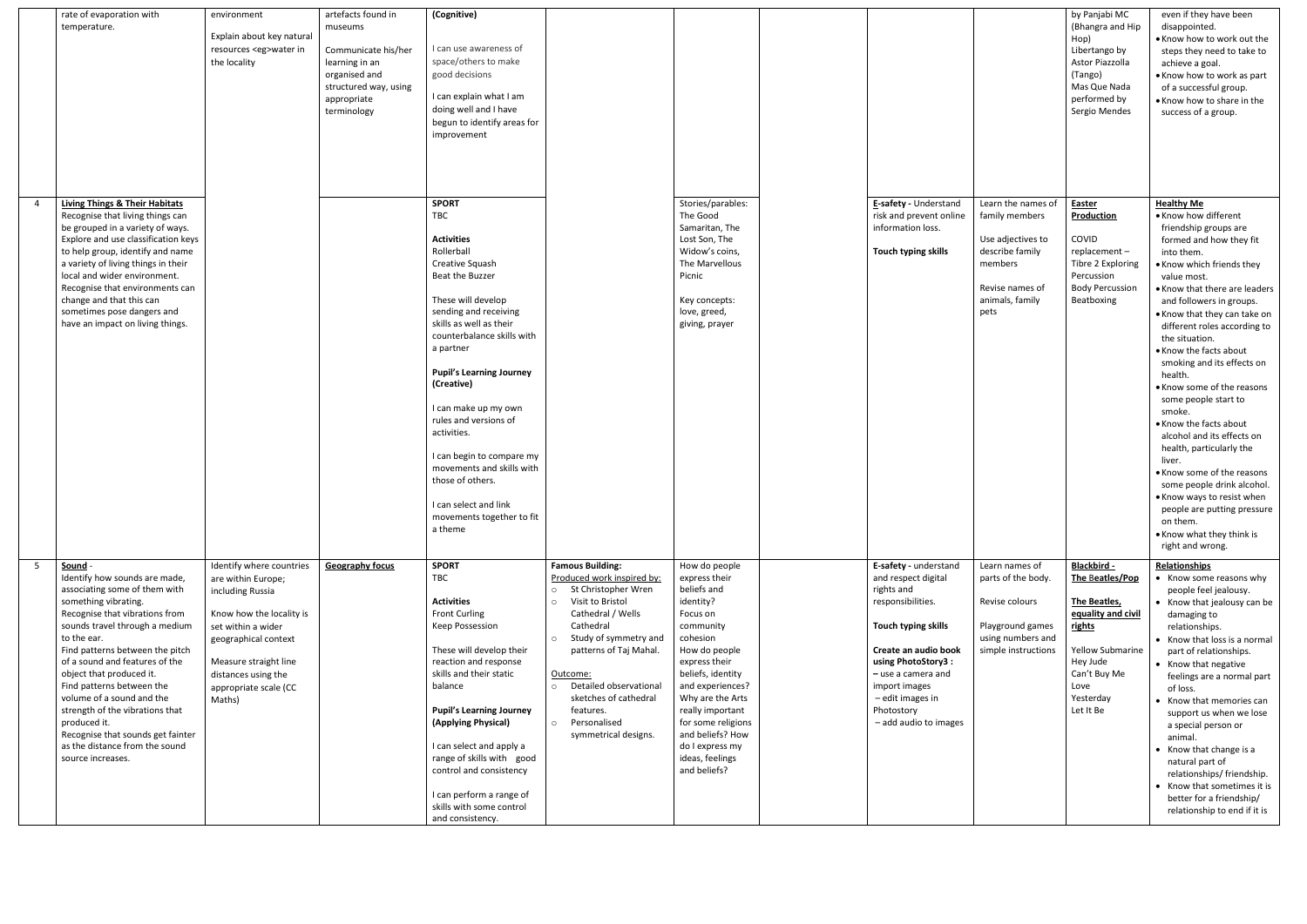|   |  | I can perform a sequence<br>of movements with some<br>changes in level, direction<br>or speed.                                                                                                                                                                                                                                                                                                                                        |                                                                                                                                                                                                                        |                                                                                                                              |                                                                                                                                                                                                                                                                                                                                                                                                                                                                                                                                                                                                                                                                                                                                                                                                                                              |                                                                                                                                                                                                                                                                                                                         |                                                                                              |                                                                                                                                                                                                                                                                                                                                                                                                                                                                                                                                                                | causing negative feelings<br>or is unsafe.                                                                                                                                                                                                                                                                                                                                                                                                                                                                                                                                                                                                                                                                               |
|---|--|---------------------------------------------------------------------------------------------------------------------------------------------------------------------------------------------------------------------------------------------------------------------------------------------------------------------------------------------------------------------------------------------------------------------------------------|------------------------------------------------------------------------------------------------------------------------------------------------------------------------------------------------------------------------|------------------------------------------------------------------------------------------------------------------------------|----------------------------------------------------------------------------------------------------------------------------------------------------------------------------------------------------------------------------------------------------------------------------------------------------------------------------------------------------------------------------------------------------------------------------------------------------------------------------------------------------------------------------------------------------------------------------------------------------------------------------------------------------------------------------------------------------------------------------------------------------------------------------------------------------------------------------------------------|-------------------------------------------------------------------------------------------------------------------------------------------------------------------------------------------------------------------------------------------------------------------------------------------------------------------------|----------------------------------------------------------------------------------------------|----------------------------------------------------------------------------------------------------------------------------------------------------------------------------------------------------------------------------------------------------------------------------------------------------------------------------------------------------------------------------------------------------------------------------------------------------------------------------------------------------------------------------------------------------------------|--------------------------------------------------------------------------------------------------------------------------------------------------------------------------------------------------------------------------------------------------------------------------------------------------------------------------------------------------------------------------------------------------------------------------------------------------------------------------------------------------------------------------------------------------------------------------------------------------------------------------------------------------------------------------------------------------------------------------|
| 6 |  | <b>SPORT</b><br>TBC<br><b>Activities</b><br><b>Balance Transfer</b><br><b>Team Strategy Challenge</b><br>These will develop ball<br>chasing skills and their<br>stance<br><b>Pupil's Learning Journey</b><br>(Health and Fitness)<br>I can explain why we need<br>to warm up and cool<br>down<br>I can say how my body<br>feels before, during and<br>after exercise.<br>I use equipment<br>appropriately and move<br>and land safely | Rainforests:<br>Produced work inspired by:<br>o Henri Rousseau. (Who<br>was he? What inspired<br>him? What was his<br>style?)<br>Outcome:<br>Rainforest Collage<br>$\circ$<br>Rainforest Canopy<br>$\circ$<br>Printing | Include a visit to a<br>local Church<br>Focus on symbols,<br>community,<br>hope,<br>reconciliation,<br>community<br>cohesion | <b>Catapults</b><br><b>Processes</b><br>Design and build a<br>functioning catapult<br>that meets the design<br>criteria<br>Design - Consider the<br>functional and<br>aesthetic qualities of a<br>wide range of materials<br>when planning a<br>functional catapult<br>- Use exploded<br>diagrams when<br>designing a functional<br>catapult<br>Make - Use techniques<br>that require more<br>accuracy when cutting,<br>shaping and joining eg.<br>slots in frameworks or<br>cutting internal shapes<br>Technical knowledge -<br>Explore our own ideas<br>and apply techniques<br>that we have learned to<br>strengthen our<br>catapults<br>Evaluate - Consider<br>how well our finished<br>products meet the<br>needs of the user and<br>how we might improve<br>them<br><b>Bake Sale</b><br><b>Cooking and nutrition</b><br>South American | E-safety - discern who<br>we can trust - virtual<br>vs real friends<br>WALT - touch type<br><b>Programming using</b><br><b>HTML</b><br>$\bullet$ structure a web<br>page using<br>HTML5<br>create hyperlinks<br>$\bullet$<br>using HTML5<br>embed content<br>$\bullet$<br>using HTML5<br>• create tables<br>using HTML5 | Revise names of<br>foods<br>Express a<br>preference for<br>different foods<br>Role play cafe | <b>Reflect, Rewind</b><br>and Replay<br>Classical<br>The history of<br>music, look back<br>and consolidate<br>your learning,<br>learn some of the<br>language of<br>music.<br>La Quinta<br><b>Estampie Real</b><br>anon 13th<br>century (Early<br>Music)<br>The Arrival Of<br>The Queen Of<br>Sheba by Handel<br>(Baroque)<br>Moonlight Sonata<br>by Beethoven<br>(Romantic)<br><b>Bridal</b><br>March/Chorus by<br>Wagner<br>(Romantic)<br>Rhapsody In Blue<br>by Gershwin<br>(20th Century)<br>Einstein On The<br>Beach by Philip<br>Glass<br>(Contemporary) | <b>Changing Me</b><br>• Know that personal<br>characteristics are<br>inherited from birth<br>parents and this is<br>brought about by an<br>ovum joining with a<br>sperm.<br>• Know that babies are<br>made by a sperm joining<br>with an ovum.<br>• Know the names of the<br>different internal and<br>external body parts that<br>are needed to make a<br>baby.<br>• Know how the female and<br>male body change at<br>puberty.<br>• Know that personal<br>hygiene is important<br>during puberty and as an<br>adult.<br>• Know that change is a<br>normal part of life and<br>that some cannot be<br>controlled and have to be<br>accepted.<br>• Know that change can<br>bring about a range of<br>different emotions. |
|   |  |                                                                                                                                                                                                                                                                                                                                                                                                                                       |                                                                                                                                                                                                                        |                                                                                                                              | savoury pastries<br>Read and follow recipes<br>which involve several<br>processes, skills and<br>techniques.                                                                                                                                                                                                                                                                                                                                                                                                                                                                                                                                                                                                                                                                                                                                 |                                                                                                                                                                                                                                                                                                                         |                                                                                              |                                                                                                                                                                                                                                                                                                                                                                                                                                                                                                                                                                |                                                                                                                                                                                                                                                                                                                                                                                                                                                                                                                                                                                                                                                                                                                          |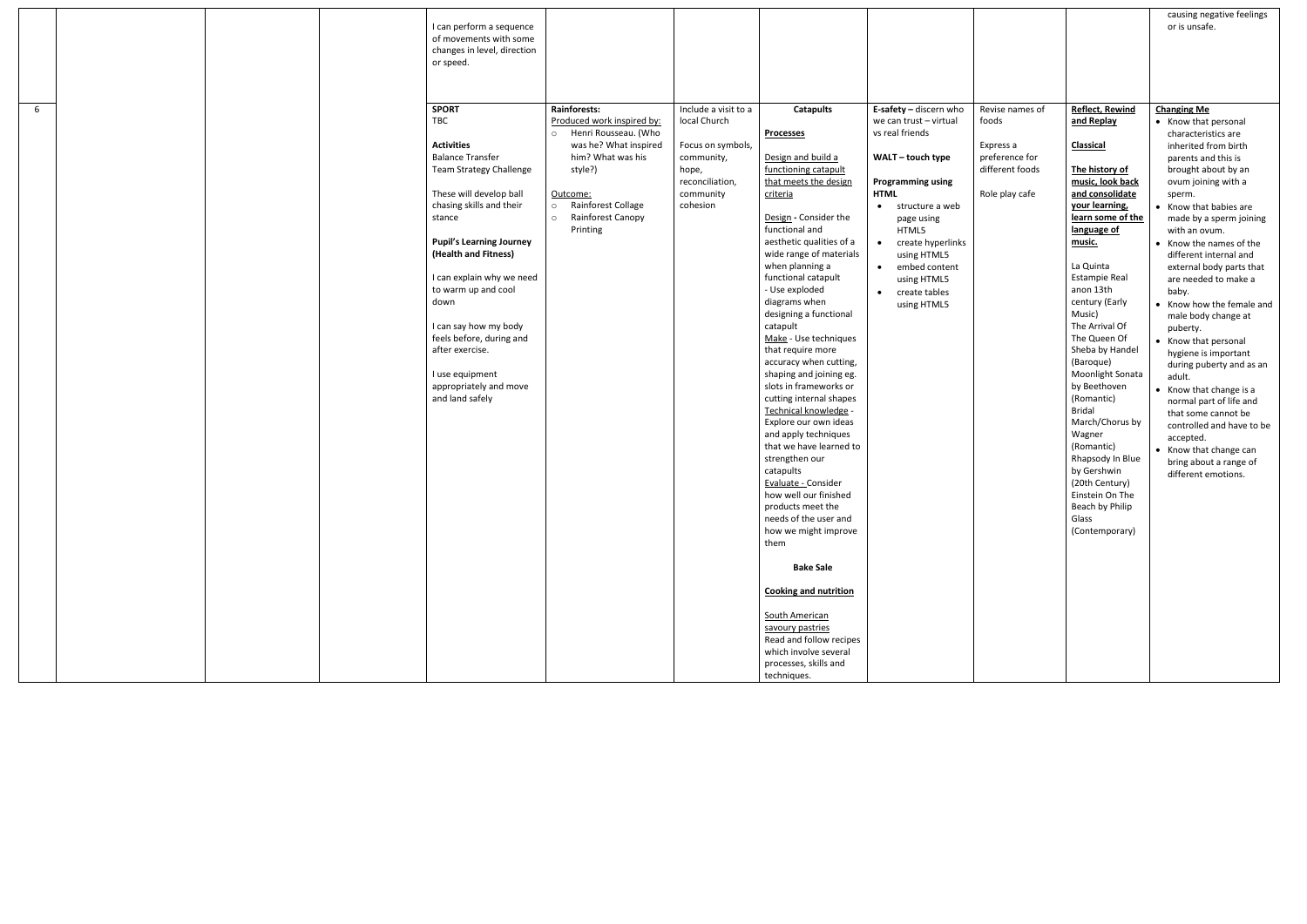## **YEAR 4 Curriculum Map – Cycle 2**

| Term | <b>Science</b>                                                                                                                                                                                                                                                                                                                                                                                                                                                                                                                                                                                                                                                  | Geography                                                                                                                                                                                                       | <b>History</b>                                                                                                                                                                                                                                                                                                                                                                                                                                                                                                                           | <b>PE</b>                                                                                                                                                                                                                                                                                                                                                                                                                    | <b>Art</b>                                                                                                                                                                                      | <b>RE</b>                                                                                                                                                                                                                                         | <b>DT</b>                                                                                                                                       | <b>Computing</b>                                                                                                                                                                                                                                                              | <b>MFL</b>                                                | <b>Music</b>                                                                                                                                                                                                                                                              | <b>PSHE</b>                                                                                                                                                                                                                                                                                                                                                                                                                                                                                                                                                                                          |
|------|-----------------------------------------------------------------------------------------------------------------------------------------------------------------------------------------------------------------------------------------------------------------------------------------------------------------------------------------------------------------------------------------------------------------------------------------------------------------------------------------------------------------------------------------------------------------------------------------------------------------------------------------------------------------|-----------------------------------------------------------------------------------------------------------------------------------------------------------------------------------------------------------------|------------------------------------------------------------------------------------------------------------------------------------------------------------------------------------------------------------------------------------------------------------------------------------------------------------------------------------------------------------------------------------------------------------------------------------------------------------------------------------------------------------------------------------------|------------------------------------------------------------------------------------------------------------------------------------------------------------------------------------------------------------------------------------------------------------------------------------------------------------------------------------------------------------------------------------------------------------------------------|-------------------------------------------------------------------------------------------------------------------------------------------------------------------------------------------------|---------------------------------------------------------------------------------------------------------------------------------------------------------------------------------------------------------------------------------------------------|-------------------------------------------------------------------------------------------------------------------------------------------------|-------------------------------------------------------------------------------------------------------------------------------------------------------------------------------------------------------------------------------------------------------------------------------|-----------------------------------------------------------|---------------------------------------------------------------------------------------------------------------------------------------------------------------------------------------------------------------------------------------------------------------------------|------------------------------------------------------------------------------------------------------------------------------------------------------------------------------------------------------------------------------------------------------------------------------------------------------------------------------------------------------------------------------------------------------------------------------------------------------------------------------------------------------------------------------------------------------------------------------------------------------|
|      | Animals Including Humans-<br>Describe the simple functions of<br>the basic parts of the digestive<br>system in humans.<br>Identify the different types of teeth<br>in humans and their simple<br>functions.<br>Construct and interpret a variety of<br>food chains, identifying producers,<br>predators and prey.                                                                                                                                                                                                                                                                                                                                               | Identify where countries<br>are within Europe; (<br>including Russia)<br>Describe human features<br>of UK regions, cities and<br>or counties<br>Understand and use a<br>widening range of<br>geographical terms | <b>Ancient Greeks</b><br>Place some historical<br>periods in a chronological<br>framework<br>Use historic terms related<br>to the period of study:<br>name some Greek gods<br>and learn a myth<br>Use sources of<br>information in ways that<br>go beyond simple<br>observations to answer<br>questions about the past:<br>Listen to writings<br>from that time<br>Use a variety of resources<br>to find out about aspects<br>of life in the past: examine<br>decoration of objects in<br>the home e.g. vases<br>Understand that sources | <b>SPORT</b><br>Gymnastics<br>(Baskervilles)<br><b>Activities</b><br><b>Balloon Balance</b><br>Through the Gates<br>These will develop<br>flexibility, strength,<br>control and balance<br><b>Pupil's Learning</b><br>Journey (Personal)<br>I know where I am with<br>my learning and I have<br>begun to challenge<br>myself<br>I try several times if at<br>first I don't succeed<br>and I ask for help when<br>appropriate | <b>Ancient Greeks:</b><br>Produced work inspired<br><u>by:</u><br>$\circ$<br>Greek vases<br>Labyrinths<br>$\circ$<br>Outcome:<br>o Create own Greek-<br>inspired vase.<br>o Design a labyrinth. | Terms 1 and 2:<br>What does it mean to<br>belong to a religion:<br>Judaism.<br>How do members of a<br>faith celebrate and<br>live out their beliefs<br>in: festivals, practices.<br>Faith communities,<br>journey of life and the<br>wider world? | <b>Ancient Greeks</b><br><b>Cooking and nutrition</b><br>Unleavened flatbread<br>-Follow a recipe which<br>involves several skills              | E-safety $-$ online safety<br>rules<br>Touch typing skills<br><b>Coding using Scratch:</b><br>programme using<br>broadcast blocks<br>programme a<br>maths quiz<br>use variables<br>use random<br>variables                                                                    | Revision of<br>Greetings<br>How old are you?<br>My Family | Mamma Mia -<br><b>Pop</b><br><b>Abba's Music</b><br>Dancing Queen<br>The Winner Takes<br>It All Waterloo<br>Super Trouper<br>Thank You For<br>The Music                                                                                                                   | <b>Being Me in My World</b><br>•Know how individual<br>attitudes and actions<br>make a difference to a<br>class.<br>.Know about the different<br>roles in the school<br>community.<br>•Know their place in the<br>school community.<br>•Know what democracy is<br>(applied to pupil voice in<br>school).<br>.Know that their own<br>actions affect themselves<br>and others.<br>.Know how groups work<br>together to reach a<br>consensus.<br>.Know that having a voice<br>and democracy benefits<br>the school community                                                                            |
|      | Electricity $-$<br>Identify common appliances that<br>run on electricity.<br>Construct a simple series electrical<br>circuit, identifying and naming its<br>basic parts, including cells, wires,<br>bulbs, switches and buzzers.<br>Identify whether or not a lamp will<br>light in a simple series circuit,<br>based on whether or not the lamp<br>is part of a complete loop with a<br>battery.<br>Recognise that a switch opens and<br>closes a circuit and associate this<br>with whether or not a lamp lights<br>in a simple series circuit.<br>Recognise some common<br>conductors and insulators, and<br>associate metals with being good<br>conductors. |                                                                                                                                                                                                                 | can contradict each other<br>Communicate his/her<br>learning in an organised<br>and structured way, using<br>appropriate terminology                                                                                                                                                                                                                                                                                                                                                                                                     | <b>SPORT</b><br>TBC<br><b>Activities</b><br><b>Stepping Stones relay</b><br>Jumping Sequences<br>These will develop<br>jumping and landing<br>skills<br><b>Pupil's Learning</b><br>Journey (Social)<br>I show patience and<br>support others,<br>listening well to them<br>about our work.<br>I am happy to show<br>and tell them about my<br>ideas<br>I can help praise and<br>encourage others in<br>their learning        |                                                                                                                                                                                                 | The Jewish World,<br>Mezuzah, the Shema,<br>Shabbat, Bar/Bat<br>Mitzvah, Pesach,<br>Seder, Story of Moses<br>and the exodus,<br>synagogue<br>Key experience: Meet<br>a member of the<br>Jewish faith                                              |                                                                                                                                                 | E-safety - Deal<br>positively with peer<br>pressure.<br>Touch typing skills<br><b>Servers and Search</b><br>engines<br>- understand how<br>internet searches select<br>and rank results<br>- Understand what<br>servers are and how<br>they provide services to<br>a network. | Revise colours<br>Numbers 1-31<br>Christmas               | Glockenspiel -<br><b>Mixed styles</b><br><b>Exploring and</b><br>developing<br>playing skills<br>using the<br>glockenspiel<br>Mardi Gras<br>Groovin'<br>Two-Way Radio<br>Flea Fly<br>Rigadoon<br>Mamma Mia<br>Portsmouth<br>Strictly D<br>Play Your Music<br><b>Drive</b> | <b>Celebrating Difference</b><br>• Know that sometimes<br>people make<br>assumptions about a<br>person because of the<br>way they look or act.<br>• Know there are<br>influences that can<br>affect how we judge a<br>person or situation.<br>• Know that some forms<br>of bullying are harder<br>to identify e.g. tactical<br>ignoring, cyber-<br>bullying.<br>• Know what to do if<br>they think bullying is,<br>or might be taking<br>place.<br>Know the reasons why<br>witnesses sometimes<br>join in with bullying<br>and don't tell anyone.<br>• Know that first<br>impressions can<br>change. |
|      | States of Matter -<br>Compare and group materials<br>together, according to whether<br>they are solids, liquids or gases.<br>Observe that some materials<br>change state when they are heated<br>or cooled, and measure or research<br>the temperature at which this                                                                                                                                                                                                                                                                                                                                                                                            | Understand the effect of<br>landscape features on<br>the development of a<br>locality<br>Explain about key natural<br>resources <eg>water in</eg>                                                               | <b>Geography Focus</b>                                                                                                                                                                                                                                                                                                                                                                                                                                                                                                                   | <b>SPORT</b><br>TBC<br><b>Activities</b><br><b>Getting Around Us</b><br>Go Backwards<br>These will develop                                                                                                                                                                                                                                                                                                                   | <b>Extreme Earth:</b><br>Produced work inspired<br><u>by:</u><br>$\circ$<br>Tornadoes<br>Volcanoes<br>$\circ$<br>o Paul Cezanne<br>$(1839 - 1906)$                                              | Terms 3 and 4:<br>How should we live<br>and who can inspire<br>us?<br>What positive<br>examples have people<br>given us that show us                                                                                                              | <b>Volcanoes</b><br><b>Cooking and nutrition</b><br><b>Rock Cakes</b><br>-Read and follow<br>recipes which involve<br>several processes, skills | E-safety - Send<br>messages pre and post<br>the advent of the<br>internet.<br>Touch typing skills<br><b>Coding using Lightbot</b><br>using functions<br>$\bullet$<br>use more than<br>$\bullet$                                                                               | Revision of Days of<br>the Week                           | Stop! - Grime<br><b>Writing lyrics</b><br>linked to a theme<br>Gotta Be Me<br>performed by<br>Secret Agent 23                                                                                                                                                             | <b>Dreams and Goals</b><br>• Know what their own<br>hopes and dreams are.<br>• Know that hopes and<br>dreams don't always<br>come true.<br>• Know that reflecting on<br>positive and happy                                                                                                                                                                                                                                                                                                                                                                                                           |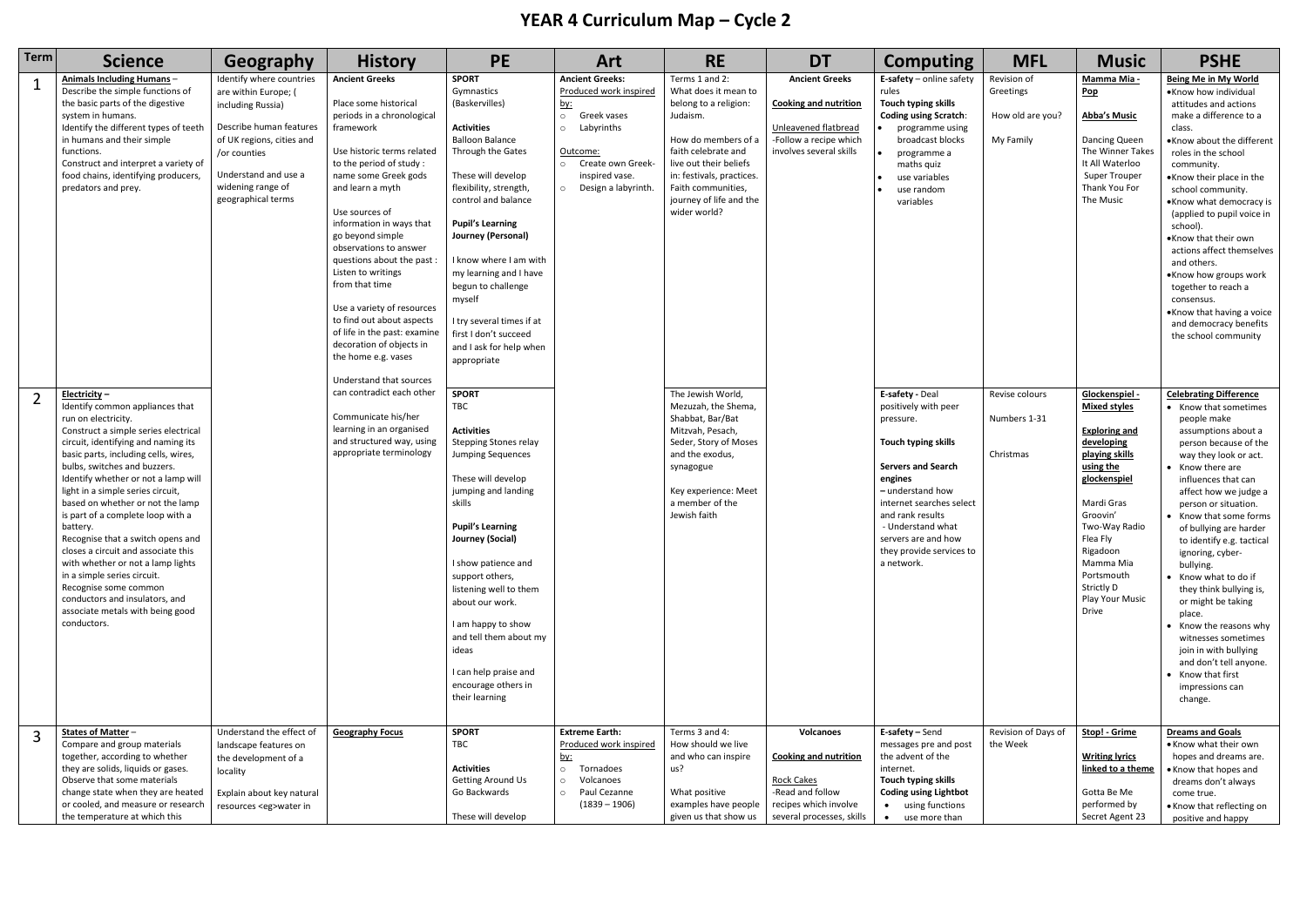|                | happens in degrees Celsius (°C).<br>Identify the part played by<br>evaporation and condensation in<br>the water cycle and associate the<br>rate of evaporation with<br>temperature.                                                                                                                                                                                                                  | the locality<br>Know about changes to<br>world environments over<br>time                                                                                                                                 |                                                                                                                                                                                                                                                     | dynamic balance skills<br>on a line and their<br>coordination with a ball<br><b>Pupil's Learning</b><br>Journey<br>(Cognitive)<br>I can use awareness of<br>space/others to make<br>good decisions<br>I can explain what I am<br>doing well and I have<br>begun to identify areas<br>for improvement                                                                                                                                                                                           | Outcomes:<br>o Tornado sketches<br>that focus on<br>shading<br>Landscape<br>$\circ$<br>paintings focusing<br>on perspective<br>(Focusing on a<br>variety of<br>mediums)<br>Clay volcano<br>$\circ$<br>Sculpture | how to live?<br>How might we change<br>our lives in the light of<br>the qualities<br>demonstrated by<br>other people?                                                                                          | and techniques | one function<br>code with<br>conditions                                                                                                                                                                                       |                                                                                                             | Skidoo (Hip Hop)<br>Radetzky March<br>by Strauss<br>(Classical)<br>Ho Gaya Sharabi<br>by Panjabi MC<br>(Bhangra and Hip<br>Hop)<br>Libertango by<br>Astor Piazzolla<br>(Tango)<br>Mas Que Nada<br>performed by<br>Sergio Mendes | experiences can help<br>them to counteract<br>disappointment.<br>• Know how to make a<br>new plan and set new<br>goals even if they have<br>been disappointed.<br>. Know how to work out<br>the steps they need to<br>take to achieve a goal.<br>• Know how to work as<br>part of a successful<br>group.<br>• Know how to share in<br>the success of a group.                                                                                                                                                                                                                                                                                                                                                                          |
|----------------|------------------------------------------------------------------------------------------------------------------------------------------------------------------------------------------------------------------------------------------------------------------------------------------------------------------------------------------------------------------------------------------------------|----------------------------------------------------------------------------------------------------------------------------------------------------------------------------------------------------------|-----------------------------------------------------------------------------------------------------------------------------------------------------------------------------------------------------------------------------------------------------|------------------------------------------------------------------------------------------------------------------------------------------------------------------------------------------------------------------------------------------------------------------------------------------------------------------------------------------------------------------------------------------------------------------------------------------------------------------------------------------------|-----------------------------------------------------------------------------------------------------------------------------------------------------------------------------------------------------------------|----------------------------------------------------------------------------------------------------------------------------------------------------------------------------------------------------------------|----------------|-------------------------------------------------------------------------------------------------------------------------------------------------------------------------------------------------------------------------------|-------------------------------------------------------------------------------------------------------------|---------------------------------------------------------------------------------------------------------------------------------------------------------------------------------------------------------------------------------|----------------------------------------------------------------------------------------------------------------------------------------------------------------------------------------------------------------------------------------------------------------------------------------------------------------------------------------------------------------------------------------------------------------------------------------------------------------------------------------------------------------------------------------------------------------------------------------------------------------------------------------------------------------------------------------------------------------------------------------|
| $\overline{4}$ | <b>Living Things &amp; Their Habitats</b><br>Recognise that living things can be<br>grouped in a variety of ways.<br>Explore and use classification keys<br>to help group, identify and name a<br>variety of living things in their local<br>and wider environment.<br>Recognise that environments can<br>change and that this can<br>sometimes pose dangers and have<br>an impact on living things. |                                                                                                                                                                                                          |                                                                                                                                                                                                                                                     | <b>SPORT</b><br><b>TBC</b><br><b>Activities</b><br>Rollerball<br>Creative Squash<br>Beat the Buzzer<br>These will develop<br>sending and receiving<br>skills as well as their<br>counterbalance skills<br>with a partner<br><b>Pupil's Learning</b><br>Journey<br>(Creative)<br>I can make up my own<br>rules and versions of<br>activities.<br>I can begin to compare<br>my movements and<br>skills with those of<br>others.<br>I can select and link<br>movements together to<br>fit a theme |                                                                                                                                                                                                                 | Continued:<br>Characteristics of<br>leadership, what<br>makes a good leader,<br>Moses as a leader,<br>Exodus, Pesach<br>Sikhism - Guru Nanak<br>as a leader<br>Desmond Tutu as a<br>Christian leader<br>Ghandi |                | E-safety - Understand<br>risk and prevent online<br>information loss.<br>Touch typing skills                                                                                                                                  | Main Unit E-My<br>Home/Lessons 1-6<br>(Where do you<br>Live?, Your Home,<br>Your Bedroom,<br>Daily Routine) | Easter<br><b>Production</b><br>COVID<br>replacement-<br>Tibre 2 Exploring<br>Percussion<br><b>Body Percussion</b><br>Beatboxing                                                                                                 | <b>Healthy Me</b><br>• Know how different<br>friendship groups are<br>formed and how they fit<br>into them.<br>. Know which friends they<br>value most.<br>• Know that there are<br>leaders and followers in<br>groups.<br>• Know that they can take<br>on different roles<br>according to the<br>situation.<br>• Know the facts about<br>smoking and its effects<br>on health.<br>• Know some of the<br>reasons some people<br>start to smoke.<br>• Know the facts about<br>alcohol and its effects on<br>health, particularly the<br>liver.<br>• Know some of the<br>reasons some people<br>drink alcohol.<br>• Know ways to resist<br>when people are putting<br>pressure on them.<br>• Know what they think is<br>right and wrong. |
|                | Sound -<br>Identify how sounds are made,<br>associating some of them with<br>something vibrating.<br>Recognise that vibrations from<br>sounds travel through a medium to<br>the ear.<br>Find patterns between the pitch of<br>a sound and features of the object<br>that produced it.<br>Find patterns between the volume<br>of a sound and the strength of the<br>vibrations that produced it.      | Recognise that people<br>have differing quality of<br>life living in different<br>locations and<br>environments<br>Understand the effect of<br>landscape features on<br>the development of a<br>locality | The Romans<br>Place some historical<br>periods in a chronological<br>framework<br>Use historic terms related<br>to the period of study:<br>visit Roman sites e.g.<br>Keynsham library<br>mosaic to provide real<br>local evidence<br>Use sources of | <b>SPORT</b><br>TBC<br><b>Activities</b><br><b>Front Curling</b><br>Keep Possession<br>These will develop their<br>reaction and response<br>skills and their static<br>balance<br><b>Pupil's Learning</b>                                                                                                                                                                                                                                                                                      | The Romans:<br>Produced work inspired<br><u>by:</u><br>Roman Baths, Bath<br>$\circ$<br>Roman Toga<br>$\circ$<br>Outcome:<br>Personalised<br>Roman Toga with<br>repeated patterns.                               | Terms 5 and 6:<br>Stories from other<br>cultures<br>Focus on Hinduism<br>The Blind men and<br>the elephant<br>and Holika                                                                                       |                | E-safety - understand<br>and respect digital<br>rights and<br>responsibilities.<br>Touch typing skills<br>Create an audio book<br>using PhotoStory3:<br>- use a camera and<br>import images<br>- edit images in<br>Photostory | Parts of the body<br>Use adjectives to<br>describe<br>appearance                                            | Blackbird -<br>The Beatles/Pop<br>The Beatles,<br>equality and civil<br><u>rights</u><br>Yellow Submarine<br>Hey Jude<br>Can't Buy Me<br>Love<br>Yesterday<br>Let It Be                                                         | Relationships<br>• Know some reasons<br>why people feel<br>jealousy.<br>Know that jealousy can<br>be damaging to<br>relationships.<br>Know that loss is a<br>normal part of<br>relationships.<br>• Know that negative<br>feelings are a normal<br>part of loss.                                                                                                                                                                                                                                                                                                                                                                                                                                                                        |